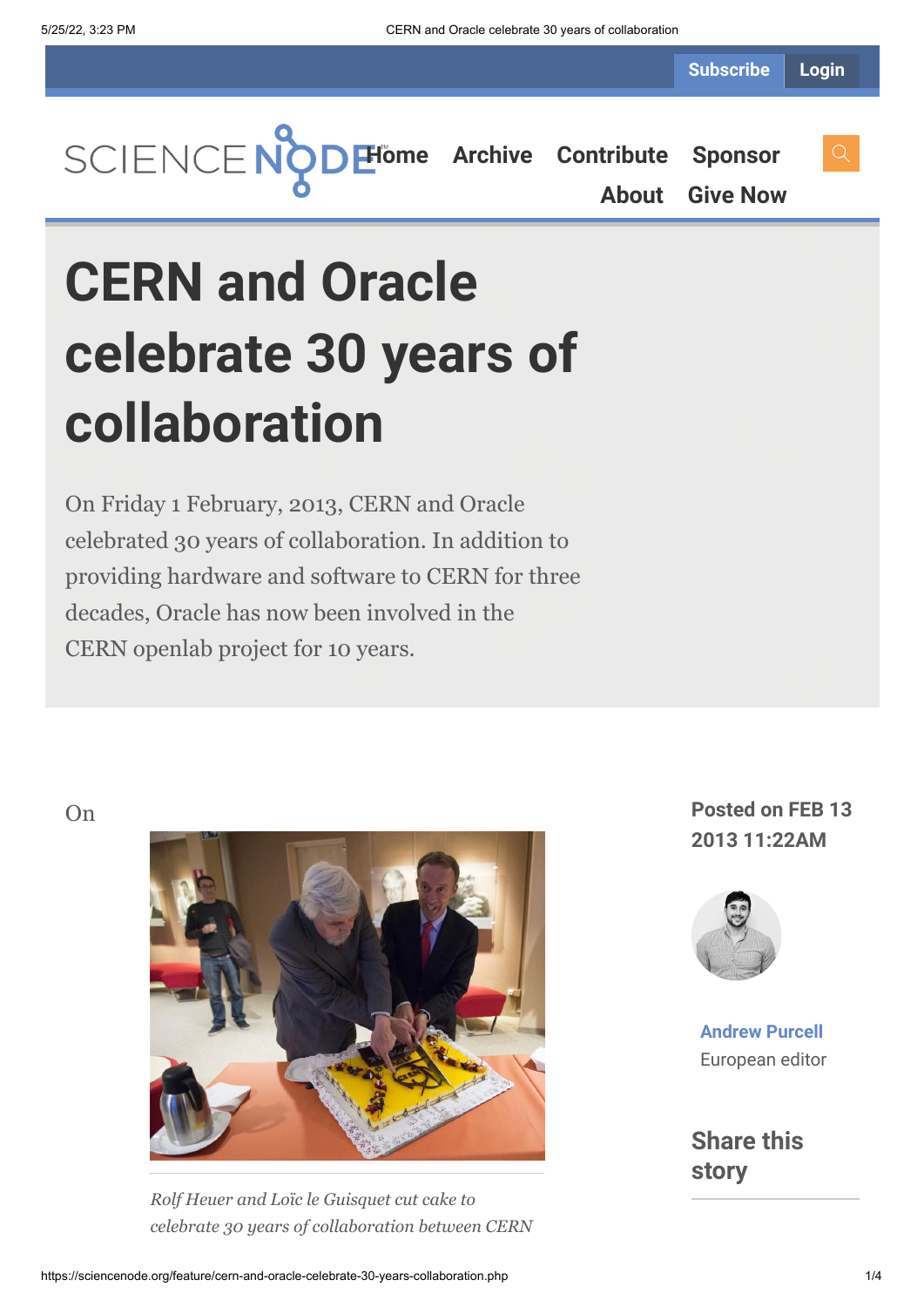*and Oracle. Image courtesy CERN.*

Friday 1 February, 2013, [CERN](http://www.cern.ch/) and [Oracle](http://www.oracle.com/index.html) celebrated 30 years of collaboration. In addition to providing hardware and software to CERN for three decades, Oracle has now been involved in the [CERN openlab](http://openlab.web.cern.ch/) project for 10 years.

The celebration, which capped off the "IT [requirements for the next generation of research](http://www.isgtw.org/feature/next-generation-scientific-computing) infrastructures workshop" held at CERN, saw CERN Director-General Rolf Heuer present Loïc le Guisquet, executive vice president of Oracle Europe, Middle East, and Africa with a small award to mark the occasion. Heuer presented Guisquet with an Oracle tape mounted in glass and marked with the following inscription: "LHC data are stored on Oracle tapes similar to the one presented on this award. This specific tape stores the videos of the announcement of the discovery of the new boson, which took place at CERN on 4th July 2012".

"It is important that IT infrastructures for research embrace new technologies in a manner that is not only useful for researchers, but also improves the competitiveness of many business sectors," says Heuer, who cites the collaboration between Oracle and CERN as an excellent example of this. "CERN has been working continuously with Oracle over the last 30 years," he adds. "Oracle is also a longstanding partner of CERN openlab and I think it has developed into a successful model over the last decade now of public-private partnerships in the IT domain."



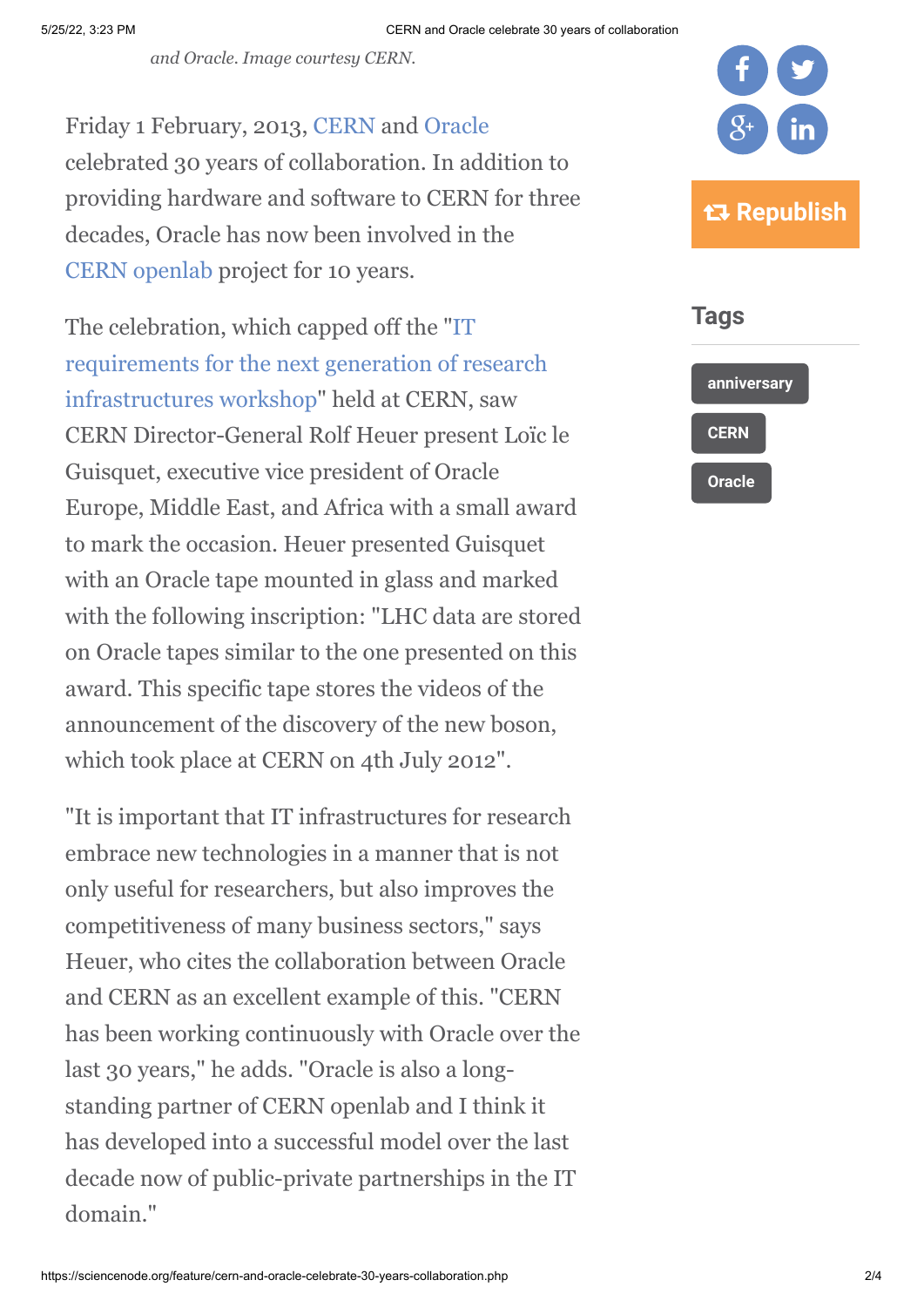CERN openlab is a unique public-private partnership between CERN and a range of leading IT companies. Its mission is to accelerate the development of cutting-edge solutions to be used by the worldwide LHC community. "By using CERN openlab as a showcase, companies can then promote their products and their services to other labs and different business sectors," says Bob Jones, head of the organization. "We are proud to be part of this collaboration," says Le Guisquet. "We are energised by it and we want it to go on because it always stretches our limits."

"In 1982, CERN came to us with a massive challenge, which was to manage a huge database of 200 megabytes, or something like that - of course, this is probably just two minutes of an HD movie these days," says Le Guisquet. "Now, we are working with petabytes and exabytes, we're trying to capture data faster, to manage it more reliably, and to make sense out of it through sophisticated analytics."

"We see huge evolution of the industry," he adds. "The needs of CERN today are the needs of the commercial world not far ahead in the future ... working with CERN openlab helps us to stretch the limits, be more creative and find new ways to develop - it's very exciting for all of us."

*Read the original version of this article on the CERN website, [here](http://home.web.cern.ch/about/updates/2013/02/cern-and-oracle-celebrate-30-years-collaboration).*